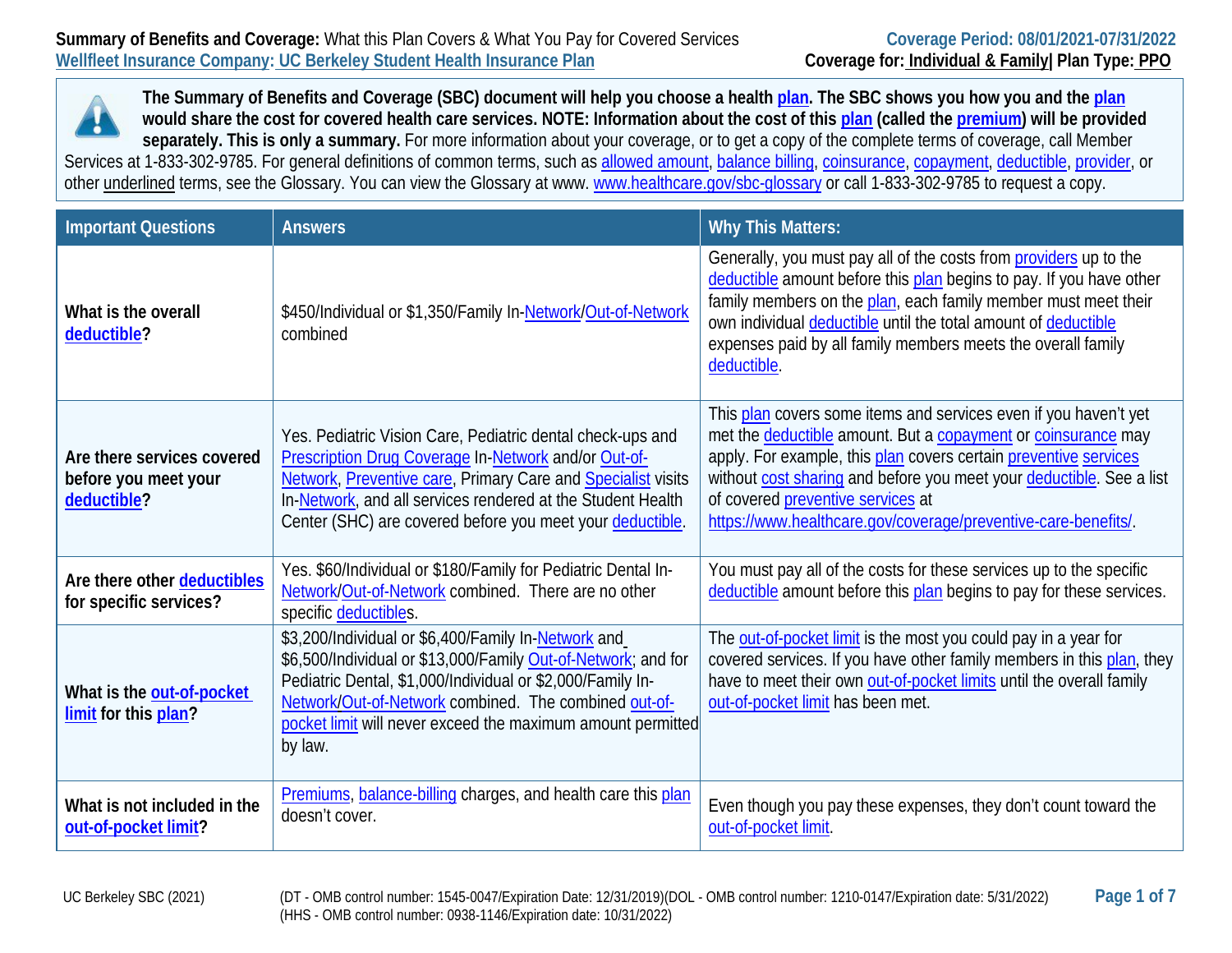| <b>Important Questions</b>                          | <b>Answers</b>                                                                                                          | <b>Why This Matters:</b>                                                                                                                                                                                                                                                                                                                                                                                                                                                               |
|-----------------------------------------------------|-------------------------------------------------------------------------------------------------------------------------|----------------------------------------------------------------------------------------------------------------------------------------------------------------------------------------------------------------------------------------------------------------------------------------------------------------------------------------------------------------------------------------------------------------------------------------------------------------------------------------|
| Will you pay less if you use<br>a network provider? | Yes. See http://berkeley.wellfleetinsurance.com/providers or<br>call 1-833-302-9785 for a list of In-Network providers. | This plan uses a provider network. You will pay less if you use a<br>provider in the plan's network. You will pay the most if you use an<br>out-of-network provider, and you might receive a bill from a provider<br>for the difference between the provider's charge and what your plan<br>pays (balance billing). Be aware, your network provider might use an<br>out-of-network provider for some services (such as lab work). Check<br>with your provider before you get services. |
| Do you need a referral to<br>see a specialist?      | Yes. Please contact the Student Health Center (SHC) for<br>referral to a specialist.                                    | This plan will pay some or all of the costs to see a specialist for<br>covered services but only if you have a referral before you see the<br>specialist.                                                                                                                                                                                                                                                                                                                              |

 $\mathbf{A}$ All **[copayment](https://www.healthcare.gov/sbc-glossary/#copayment)** and **[coinsurance](https://www.healthcare.gov/sbc-glossary/#coinsurance)** costs shown in this chart are after your **[deductible](https://www.healthcare.gov/sbc-glossary/#deductible)** has been met, if a **[deductible](https://www.healthcare.gov/sbc-glossary/#deductible)** applies.

|                                                              |                                                     | <b>What You Will Pay</b>                            |                                                           | Limitations, Exceptions, & Other Important                                                                                                                                                                                                                                                         |
|--------------------------------------------------------------|-----------------------------------------------------|-----------------------------------------------------|-----------------------------------------------------------|----------------------------------------------------------------------------------------------------------------------------------------------------------------------------------------------------------------------------------------------------------------------------------------------------|
| <b>Common Medical Event</b>                                  | <b>Services You May Need</b>                        | <b>Network Provider</b><br>(You will pay the least) | <b>Out-of-Network Provider</b><br>(You will pay the most) | <b>Information</b>                                                                                                                                                                                                                                                                                 |
| If you visit a health care<br>provider's office or<br>clinic | Primary care visit to treat an<br>injury or illness | \$15 copay/visit;<br>deductible does not apply      | 50% coinsurance                                           | SHC referral required. See certificate for<br>details.                                                                                                                                                                                                                                             |
|                                                              | <b>Specialist visit</b>                             | \$25 copay/visit;<br>deductible does not apply      | 50% coinsurance                                           | When requested and approved by the<br>attending physician. SHC referral required.<br>See certificate for details.                                                                                                                                                                                  |
|                                                              | Preventive care/screening/<br>immunization          | No charge                                           | 50% coinsurance                                           | You may have to pay for services that aren't<br>preventive. Ask your provider if the services<br>you need are preventive. Then check what<br>your plan will pay for. Preventive care at an<br>In-Network provider is provided with no cost<br>sharing. SHC referral required for most<br>services. |
| If you have a test                                           | Diagnostic test (x-ray, blood<br>work)              | 10% coinsurance                                     | 50% coinsurance                                           | SHC referral required. Pre-certification<br>required for certain services. See certificate<br>for details regarding Pre-certification                                                                                                                                                              |
|                                                              | Imaging (CT/PET scans,<br>MRIS)                     | 10% coinsurance                                     | 50% coinsurance                                           | SHC referral. Pre-certification required for<br>certain services. See certificate for details<br>regarding Pre-certification.                                                                                                                                                                      |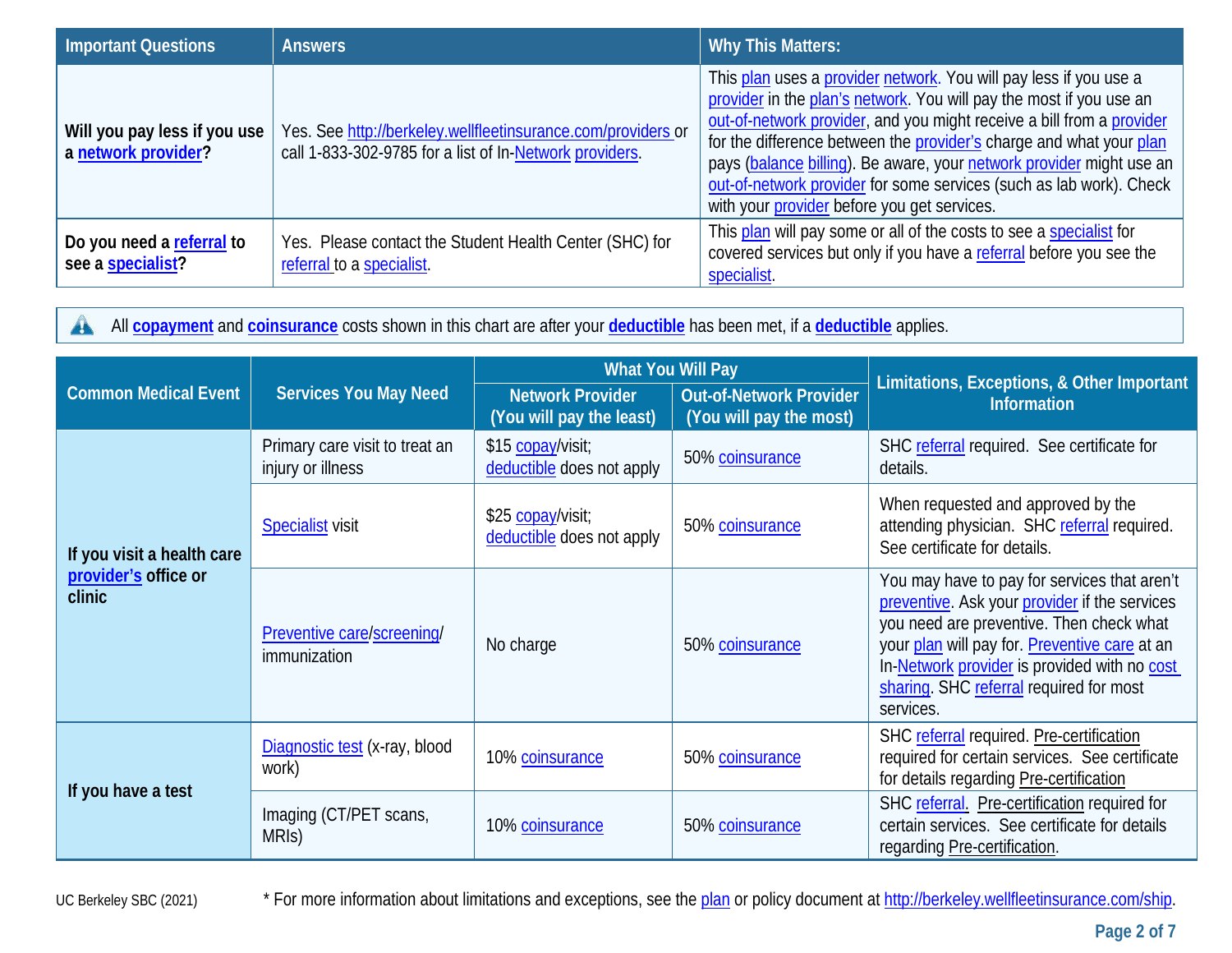|                                                                                                                                                                                                                 |                                       | <b>What You Will Pay</b>                                                                                              |                                                                                                                                                                                                              |                                                                                                                                                                                                                                                                                                          |
|-----------------------------------------------------------------------------------------------------------------------------------------------------------------------------------------------------------------|---------------------------------------|-----------------------------------------------------------------------------------------------------------------------|--------------------------------------------------------------------------------------------------------------------------------------------------------------------------------------------------------------|----------------------------------------------------------------------------------------------------------------------------------------------------------------------------------------------------------------------------------------------------------------------------------------------------------|
| <b>Common Medical Event</b>                                                                                                                                                                                     | <b>Services You May Need</b>          | <b>Network Provider</b>                                                                                               | <b>Out-of-Network Provider</b>                                                                                                                                                                               | Limitations, Exceptions, & Other Important<br><b>Information</b>                                                                                                                                                                                                                                         |
|                                                                                                                                                                                                                 |                                       | (You will pay the least)                                                                                              | (You will pay the most)                                                                                                                                                                                      |                                                                                                                                                                                                                                                                                                          |
| If you need drugs to<br>treat your illness or<br>condition<br>More information about<br>prescription drug<br>coverage is available at<br>https://uhs.berkeley.edu/i<br>nsurance/ship-<br>benefits/prescriptions | Tier 1 (Generic drugs)                | \$20 copay/prescription;<br>(No charge at SHC);<br>deductible does not apply                                          | \$20 copay/prescription<br>then 50% coinsurance up<br>to \$250<br>copay/prescription plus<br>all charges in excess of<br>the In-Network<br>prescription drug allowed<br>amount; deductible does<br>not apply |                                                                                                                                                                                                                                                                                                          |
|                                                                                                                                                                                                                 | Tier 2 (Preferred brand drugs)        | \$40 copay/prescription;<br>(\$25 copay/prescription at<br>SHC); deductible does<br>not apply                         | \$40 copay/prescription<br>then 50% coinsurance up<br>to \$250<br>copay/prescription plus<br>all charges in excess of<br>the In-Network<br>prescription drug allowed<br>amount; deductible does<br>not apply | Copay waived for generic contraceptive and<br>brand-name contraceptives for which there<br>are no therapeutic equivalent. Up to a 12-<br>month supply of contraceptives may be<br>dispensed with a single prescription order.                                                                            |
|                                                                                                                                                                                                                 | Tier 3 (Non-preferred brand<br>drugs) | \$60 copay/prescription;<br>(\$40 copay/prescription at<br>SHC); deductible does<br>not apply                         | \$60 copay/prescription<br>then 50% coinsurance up<br>to \$250<br>copay/prescription plus<br>all charges in excess of<br>the In-Network<br>prescription drug allowed<br>amount; deductible does<br>not apply | Covers up to a 30-day supply when filled at a<br>Retail pharmacy.<br>No cost sharing applies to ACA Preventive<br>medications filled In-Network.<br>Out-of-Network provider benefits are provided<br>on a reimbursement basis. Claim forms must<br>be submitted to us as soon as reasonably<br>possible. |
|                                                                                                                                                                                                                 | <b>Specialty drugs</b>                | 20% coinsurance up to<br>\$250 max/prescription;<br>(\$75 copay/prescription at<br>SHC); deductible does<br>not apply | 50% coinsurance up to<br>\$250 copay/prescription<br>plus all charges in excess<br>of the In-Network<br>prescription drug allowed<br>amount; deductible does<br>not apply                                    |                                                                                                                                                                                                                                                                                                          |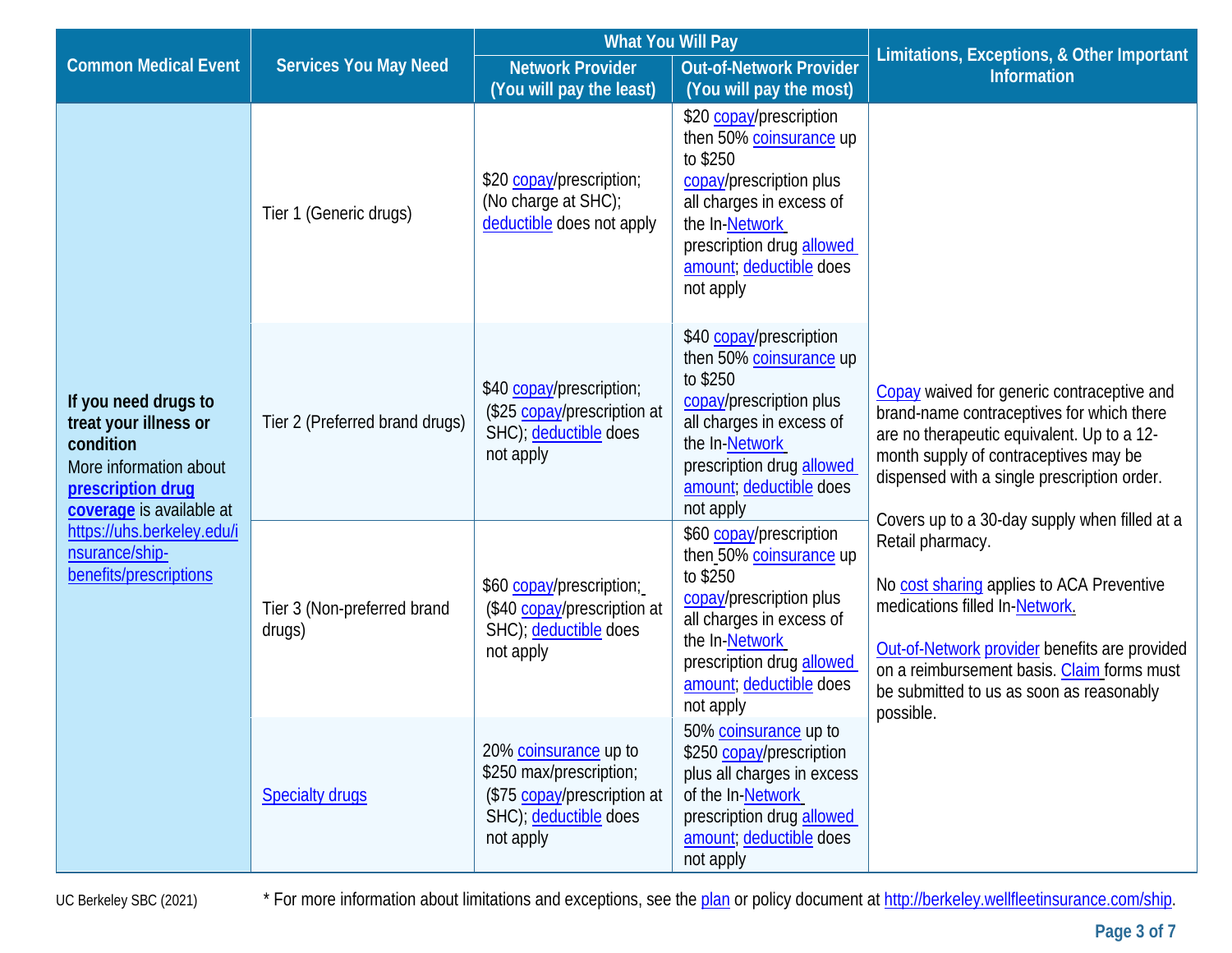|                                                                                    |                                                   | <b>What You Will Pay</b>                                                                                                             |                                                                                           | Limitations, Exceptions, & Other Important                                                                                                                                                                                                                                                                                                                                                                                                                                                                                                                                                 |  |
|------------------------------------------------------------------------------------|---------------------------------------------------|--------------------------------------------------------------------------------------------------------------------------------------|-------------------------------------------------------------------------------------------|--------------------------------------------------------------------------------------------------------------------------------------------------------------------------------------------------------------------------------------------------------------------------------------------------------------------------------------------------------------------------------------------------------------------------------------------------------------------------------------------------------------------------------------------------------------------------------------------|--|
| <b>Common Medical Event</b>                                                        | <b>Services You May Need</b>                      | <b>Network Provider</b><br>(You will pay the least)                                                                                  | <b>Out-of-Network Provider</b><br>(You will pay the most)                                 | <b>Information</b>                                                                                                                                                                                                                                                                                                                                                                                                                                                                                                                                                                         |  |
| If you have outpatient                                                             | Facility fee (e.g., ambulatory<br>surgery center) | 10% coinsurance                                                                                                                      | 50% coinsurance                                                                           | Pre-certification required. See certificate for<br>details.                                                                                                                                                                                                                                                                                                                                                                                                                                                                                                                                |  |
| surgery                                                                            | Physician/surgeon fees                            | 10% coinsurance                                                                                                                      | 50% coinsurance                                                                           | SHC referral and Pre-certification required.<br>See certificate for details.                                                                                                                                                                                                                                                                                                                                                                                                                                                                                                               |  |
|                                                                                    | <b>Emergency room care</b>                        | \$250 copay/visit;<br>deductible does not apply                                                                                      | \$250 copay/visit;<br>deductible does not apply                                           | For emergency services, Out-of-Network<br>provider paid the same as In-Network<br>provider subject to Usual and Customary<br>Charge. Copay waived if admitted.                                                                                                                                                                                                                                                                                                                                                                                                                             |  |
| If you need immediate                                                              | <b>Emergency medical</b><br>transportation        | 10% of actual charge;<br>deductible does not apply                                                                                   | 10% of actual charge;<br>deductible does not apply                                        | Ground and/or air, water transportation.                                                                                                                                                                                                                                                                                                                                                                                                                                                                                                                                                   |  |
| medical attention                                                                  | <b>Urgent care</b>                                | \$50 copay/visit (\$35<br>copay/visit then 10%<br>coinsurance for any<br>ancillary services at<br>SHC); deductible does<br>not apply | 50% coinsurance                                                                           | None                                                                                                                                                                                                                                                                                                                                                                                                                                                                                                                                                                                       |  |
| If you have a hospital<br>stay                                                     | Facility fee (e.g., hospital<br>room)             | \$250 copay/admission<br>then 10% coinsurance                                                                                        | \$500 copay/admission<br>then 50% coinsurance                                             | Pre-certification required. See certificate for<br>details.                                                                                                                                                                                                                                                                                                                                                                                                                                                                                                                                |  |
|                                                                                    | Physician/surgeon fees                            | 10% coinsurance                                                                                                                      | 50% coinsurance                                                                           | Pre-certification required for inpatient<br>surgery. See certificate for details.                                                                                                                                                                                                                                                                                                                                                                                                                                                                                                          |  |
| If you need mental<br>health, behavioral<br>health, or substance<br>abuse services | <b>Outpatient services</b>                        | Office Visits: \$15<br>copay/visit; deductible<br>does not apply<br>All Other Outpatient<br>Services: 10%<br>coinsurance;            | Office Visits: 50%<br>coinsurance<br>All Other Outpatient<br>Services: 50%<br>coinsurance | SHC referral required. Office Visits including<br>but not limited to physician visits, individual<br>and group therapy, hormone therapy,<br>medication management<br>All Other Outpatient Services including but<br>not limited to: Intensive Outpatient Programs;<br>Partial Hospitalization, Electronic Convulsive<br>Therapy, Repetitive Transcranial Magnetic<br>Stimulation (rTMS); Psychiatric and Neuro<br>Psychiatric testing; and services/supplies<br>provided in connection with Gender<br>Dysphoria<br>Pre-certification required for surgery. See<br>certificate for details. |  |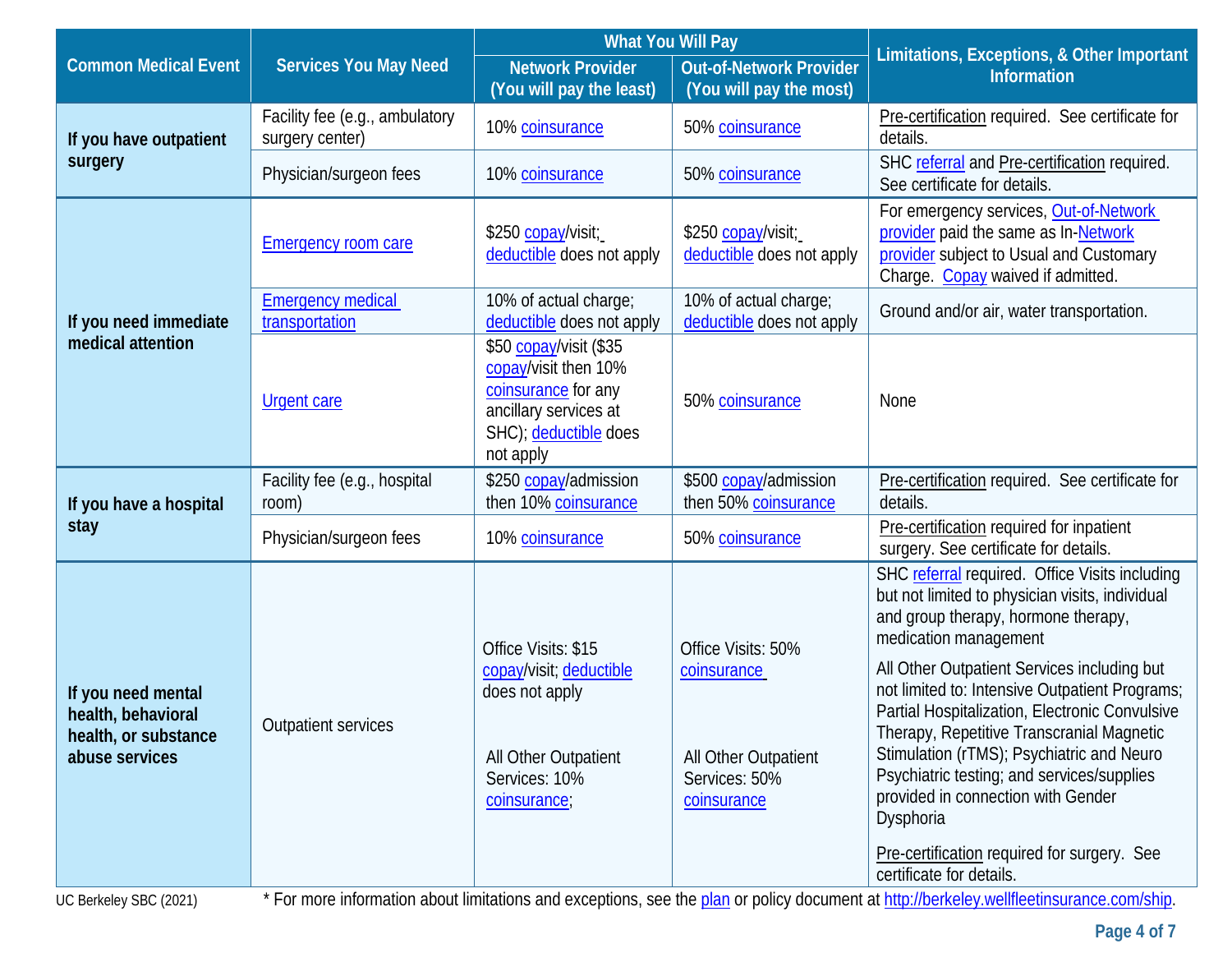|                                                                         |                                              | <b>What You Will Pay</b>                            |                                                           |                                                                                                                                                                                                       |  |
|-------------------------------------------------------------------------|----------------------------------------------|-----------------------------------------------------|-----------------------------------------------------------|-------------------------------------------------------------------------------------------------------------------------------------------------------------------------------------------------------|--|
| <b>Common Medical Event</b>                                             | <b>Services You May Need</b>                 | <b>Network Provider</b><br>(You will pay the least) | <b>Out-of-Network Provider</b><br>(You will pay the most) | Limitations, Exceptions, & Other Important<br><b>Information</b>                                                                                                                                      |  |
|                                                                         | Inpatient services                           | 10% coinsurance                                     | 50% coinsurance                                           | Pre-certification required for surgery. See<br>certificate for details.                                                                                                                               |  |
|                                                                         | Office visits                                | \$15 copay/visit; deductible<br>does not apply      | 50% coinsurance                                           | Outpatient: SHC Referral required.<br>No charge/prenatal and 1 <sup>st</sup> postnatal visits.                                                                                                        |  |
|                                                                         | Childbirth/delivery<br>professional services | 10% coinsurance                                     | 50% coinsurance                                           | Cost sharing does not apply to certain                                                                                                                                                                |  |
| If you are pregnant                                                     | Childbirth/delivery facility<br>services     | \$250 copay/admission<br>then 10% coinsurance       | \$500 copay/admission<br>then 50% coinsurance             | preventive services. Depending on the type<br>of services, coinsurance may apply.<br>Maternity care may include tests and<br>services described elsewhere in the SBC (i.e.<br>ultrasound).            |  |
| If you need help<br>recovering or have<br>other special health<br>needs | Home health care                             | 10% coinsurance                                     | 50% coinsurance                                           | Limited to 100 visits/policy year. Separate<br>limits apply to Rehabilitation Services and<br>Habilitation Services. SHC referral and Pre-<br>certification required. See certificate for<br>details. |  |
|                                                                         | <b>Rehabilitation services</b>               | \$15 copay/visit;<br>deductible does not apply      | 50% coinsurance                                           | Includes Cardiac, Pulmonary, Physical,<br>Occupational, and Speech Therapies. SHC<br>referral and Pre-certification required. See<br>certificate for details.                                         |  |
|                                                                         | <b>Habilitation services</b>                 | \$15 copay/visit;<br>deductible does not apply      | 50% coinsurance                                           | Includes Cardiac, Pulmonary, Physical,<br>Occupational, and Speech Therapies. SHC<br>referral and Pre-certification required. See<br>certificate for details.                                         |  |
|                                                                         | Skilled nursing care                         | \$250 copay/admission<br>then 10% coinsurance       | \$500 copay/admission<br>then 50% coinsurance             | Limited to 100 days/benefit period. This limit<br>does not apply to mental health, behavioral<br>health, or substance abuse services. Pre-<br>certification required. See certificate for<br>details. |  |
|                                                                         | Durable medical equipment                    | 10% coinsurance                                     | 50% coinsurance                                           | SHC referral and Pre-certification required.<br>See certificate for details.                                                                                                                          |  |
|                                                                         | <b>Hospice services</b>                      | 0% coinsurance                                      | 0% coinsurance                                            | None                                                                                                                                                                                                  |  |
| If your child needs                                                     | Children's eye exam                          | No charge                                           | No charge                                                 | 1 visit/policy year.                                                                                                                                                                                  |  |
| dental or eye care                                                      | Children's glasses                           | No charge                                           | No charge                                                 | 1 pair eyeglasses or contact lenses in lieu of<br>eyeglasses/policy year.                                                                                                                             |  |
|                                                                         |                                              |                                                     |                                                           |                                                                                                                                                                                                       |  |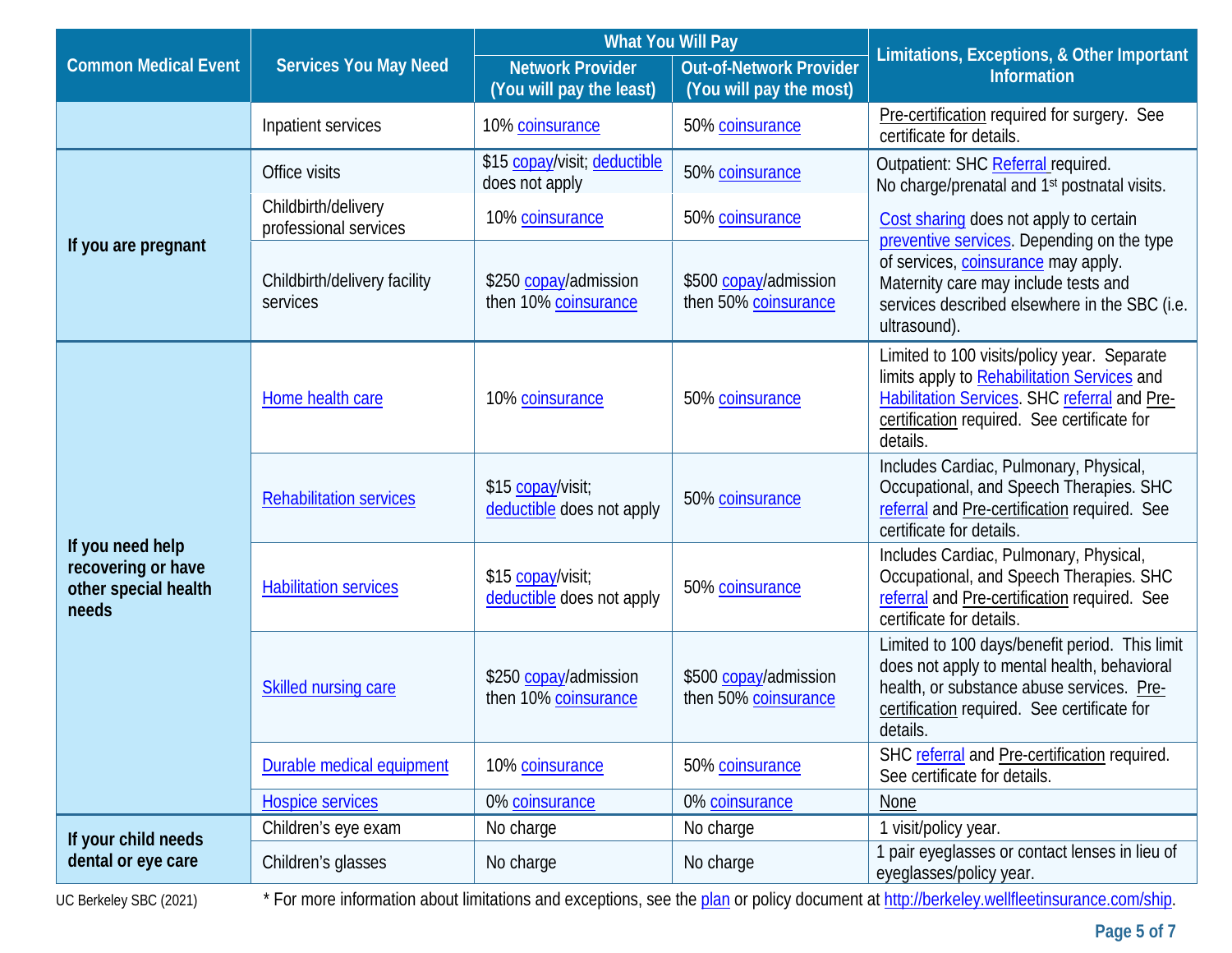| Common Medical Event | <b>Services You May Need</b> | What You Will Pay       |                                                                                                                  | Limitations, Exceptions, & Other Important                                                   |
|----------------------|------------------------------|-------------------------|------------------------------------------------------------------------------------------------------------------|----------------------------------------------------------------------------------------------|
|                      |                              | <b>Network Provider</b> | Out-of-Network Provider<br>$\mid$ (You will pay the least) $\mid \overline{\mid}$ (You will pay the most) $\mid$ | <b>Information</b>                                                                           |
|                      | Children's dental check-up   | No charge               | No charge                                                                                                        | 1 exam/6-month period. Deductible does not<br>apply to pediatric diagnostic/preventive care. |

## **Excluded Services & Other Covered Services:**

| Services Your Plan Generally Does NOT Cover (Check your policy or plan document for more information and a list of any other excluded services.) |                                                |                              |  |
|--------------------------------------------------------------------------------------------------------------------------------------------------|------------------------------------------------|------------------------------|--|
| Cosmetic surgery                                                                                                                                 | Long-term care                                 |                              |  |
| Dental care (Adult)                                                                                                                              | Private-duty nursing                           | Weight loss programs         |  |
| Infertility treatment                                                                                                                            | Routine eye care (Adult)                       |                              |  |
|                                                                                                                                                  |                                                |                              |  |
| Other Covered Services (Limitations may apply to these services. This isn't a complete list. Please see your plan document.)                     |                                                |                              |  |
| Acupuncture (Pre-certification and SHC referral required)                                                                                        | Hearing aids (1 aid/ear every 3 years; Pre-    |                              |  |
| Bariatric surgery (Pre-certification and SHC referral required)                                                                                  | certification and SHC referral required)       | Routine foot care (medically |  |
| Chiropractic care (Pre-certification and SHC referral                                                                                            | Most non-emergency care when traveling         | necessary)                   |  |
| required)                                                                                                                                        | outside the U.S. (See certificate for details) |                              |  |

**Your Rights to Continue Coverage:** There are agencies that can help if you want to continue your coverage after it ends. The contact information for those agencies is[: http://www.insurance.ca.gov/.](http://www.insurance.ca.gov/) Other coverage options may be available to you, too, including buying individual insurance coverage through the Health [Insurance](https://www.healthcare.gov/sbc-glossary/#health-insurance) [Marketplace.](https://www.healthcare.gov/sbc-glossary/#marketplace) For more information about the [Marketplace,](https://www.healthcare.gov/sbc-glossary/#marketplace) visit [www.HealthCare.gov](http://www.healthcare.gov/) or call 1-800-318- 2596.

Your Grievance and Appeals Rights: There are agencies that can help if you have a complaint against you[r plan](https://www.healthcare.gov/sbc-glossary/#plan) for a denial of a [claim.](https://www.healthcare.gov/sbc-glossary/#claim) This complaint is called a [grievance](https://www.healthcare.gov/sbc-glossary/#grievance) or [appeal.](https://www.healthcare.gov/sbc-glossary/#appeal) For more information about your rights, look at the explanation of benefits you will receive for that medica[l claim.](https://www.healthcare.gov/sbc-glossary/#claim) Your [plan](https://www.healthcare.gov/sbc-glossary/#plan) documents also provide complete information on how to submit a [claim,](https://www.healthcare.gov/sbc-glossary/#claim) [appeal,](https://www.healthcare.gov/sbc-glossary/#appeal) or a [grievance](https://www.healthcare.gov/sbc-glossary/#grievance) for any reason to your [plan.](https://www.healthcare.gov/sbc-glossary/#plan) For more information about your rights, this notice, or assistance, contact:<http://www.insurance.ca.gov/> or California Department of Insurance, 300 S. Spring Street, 11<sup>th</sup> Floor, Los Angeles, CA 90013, Inside State Toll-Free:1-800-927-4357, Outside State:1-213-897-8921, TDD:1-800-482-4833.

## **Does this plan provide Minimum Essential Coverage? Yes**

[Minimum Essential Coverage](https://www.healthcare.gov/sbc-glossary/#minimum-essential-coverage) generally includes [plans,](https://www.healthcare.gov/sbc-glossary/#plan) [health insurance](https://www.healthcare.gov/sbc-glossary/#health-insurance) available through the [Marketplace](https://www.healthcare.gov/sbc-glossary/#marketplace) or other individual market policies, Medicare, Medicaid, CHIP, TRICARE, and certain other coverage. If you are eligible for certain types of [Minimum Essential Coverage,](https://www.healthcare.gov/sbc-glossary/#minimum-essential-coverage) you may not be eligible for the [premium tax credit.](https://www.healthcare.gov/sbc-glossary/#premium-tax-credits)

## **Does this plan meet the Minimum Value Standards? Yes**

If your [plan](https://www.healthcare.gov/sbc-glossary/#plan) doesn't meet the [Minimum Value Standards,](https://www.healthcare.gov/sbc-glossary/#minimum-value-standard) you may be eligible for a [premium tax credit](https://www.healthcare.gov/sbc-glossary/#premium-tax-credits) to help you pay for a plan through the [Marketplace.](https://www.healthcare.gov/sbc-glossary/#marketplace)

**PRA Disclosure Statement:** According to the Paperwork Reduction Act of 1995, no persons are required to respond to a collection of information unless it displays a valid OMB control number. The valid OMB control number for this information collection is **0938-1146**. The time required to complete this information collection is estimated to average **0.08** hours per response, including the time to review instructions, search existing data resources, gather the data needed, and complete and review the information collection. If you have comments concerning the accuracy of the time estimate(s) or suggestions for improving this form, please write to: CMS, 7500 Security Boulevard, Attn: PRA Reports Clearance Officer, Mail Stop C4-26-05, Baltimore, Maryland 21244-1850.

*To see examples of how this [plan](https://www.healthcare.gov/sbc-glossary/#plan) might cover costs for a sample medical situation, see the next section.*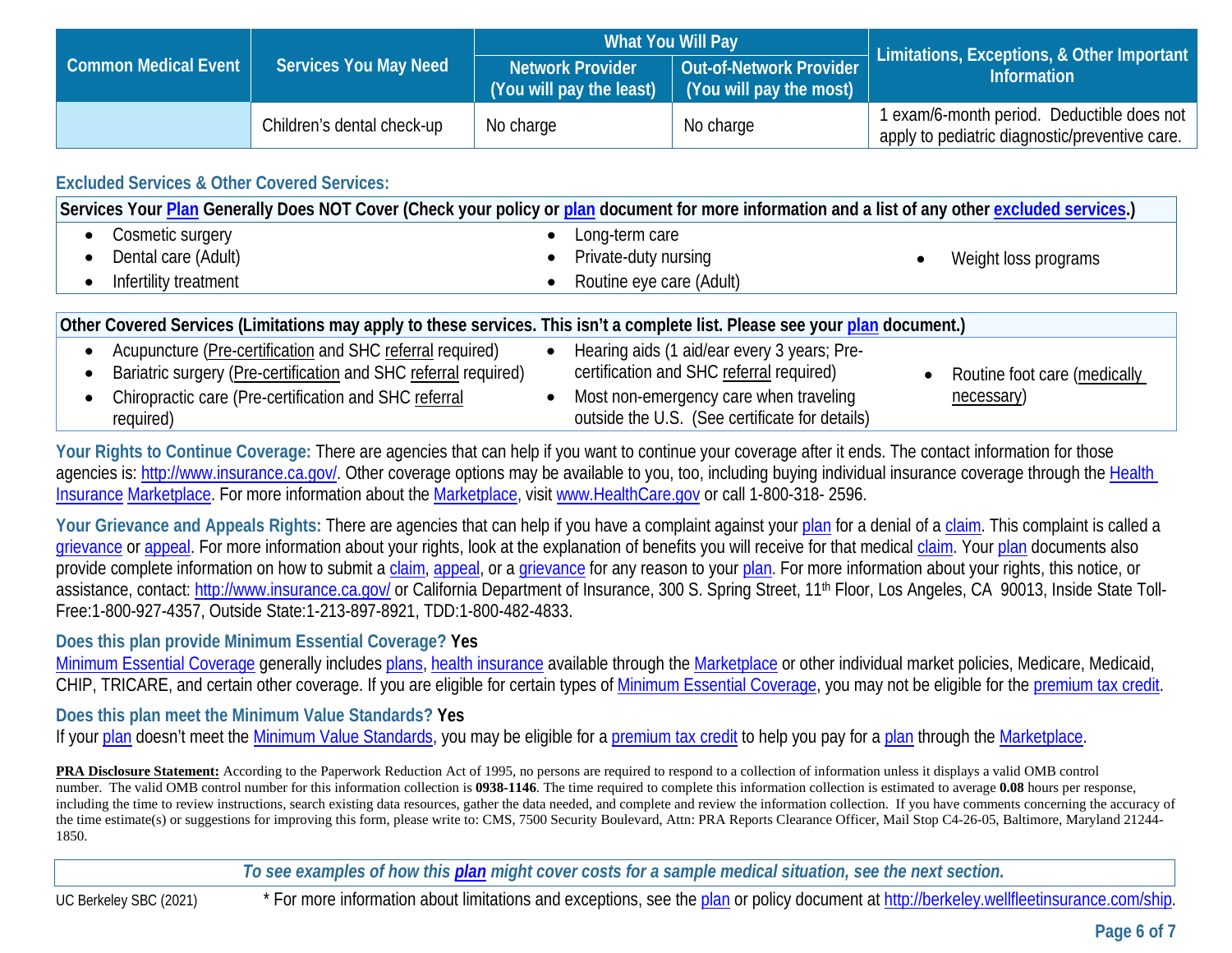## **About these Coverage Examples:**



**This is not a cost estimator.** Treatments shown are just examples of how this [plan](https://www.healthcare.gov/sbc-glossary/#plan) might cover medical care. Your actual costs will be different depending on the actual care you receive, the prices your [providers](https://www.healthcare.gov/sbc-glossary/#provider) charge, and many other factors. Focus on the [cost-sharing](https://www.healthcare.gov/sbc-glossary/#cost-sharing) amounts [\(deductibles,](https://www.healthcare.gov/sbc-glossary/#deductible) [copayments](https://www.healthcare.gov/sbc-glossary/#copayment) and [coinsurance\)](https://www.healthcare.gov/sbc-glossary/#coinsurance) and [excluded services](https://www.healthcare.gov/sbc-glossary/#excluded-services) under the [plan.](https://www.healthcare.gov/sbc-glossary/#plan) Use this information to compare the portion of costs you might pay under different health [plans.](https://www.healthcare.gov/sbc-glossary/#plan) Please note these coverage examples are based on self-only coverage.

| Peg is Having a Baby                         |
|----------------------------------------------|
| (9 months of in-network pre-natal care and a |
| hospital delivery)                           |

| The plan's overall deductible                   | \$450      |
|-------------------------------------------------|------------|
| Specialist <i>copayment</i>                     | \$25       |
| <b>E</b> Hospital (facility) <b>coinsurance</b> | 10%        |
| Other coinsurance                               | <b>20%</b> |

**This EXAMPLE event includes services like:** [Specialist](https://www.healthcare.gov/sbc-glossary/#specialist) office visits *(prenatal care)* Childbirth/Delivery Professional Services Childbirth/Delivery Facility Services [Diagnostic tests](https://www.healthcare.gov/sbc-glossary/#diagnostic-test) *(ultrasounds and blood work)* [Specialist](https://www.healthcare.gov/sbc-glossary/#specialist) visit *(anesthesia)*

| <b>Total Example Cost</b>       | \$12,700 |  |
|---------------------------------|----------|--|
| In this example, Peg would pay: |          |  |
| Cost Sharing                    |          |  |
| <b>Deductibles</b>              | \$450    |  |
| Copayments                      | \$300    |  |
| Coinsurance                     | \$500    |  |
| What isn't covered              |          |  |
| Limits or exclusions            | \$60     |  |
| The total Peg would pay is      | \$1,310  |  |

**Managing Joe's Type 2 Diabetes**  (a year of routine in-network care of a wellcontrolled condition)

| The plan's overall deductible   | \$450 |
|---------------------------------|-------|
| Specialist copayment            | \$25  |
| Hospital (facility) coinsurance | 10%   |
| Other coinsurance               | -20%  |
|                                 |       |

**This EXAMPLE event includes services like:** [Primary care physician](https://www.healthcare.gov/sbc-glossary/#primary-care-physician) office visits *(including disease education)* [Diagnostic tests](https://www.healthcare.gov/sbc-glossary/#diagnostic-test) *(blood work)* [Prescription drugs](https://www.healthcare.gov/sbc-glossary/#prescription-drugs) [Durable medical equipment](https://www.healthcare.gov/sbc-glossary/#durable-medical-equipment) *(glucose meter)*

| <b>Total Example Cost</b>       | \$5,600 |
|---------------------------------|---------|
| In this example, Joe would pay: |         |
| Cost Sharing                    |         |
| <b>Deductibles</b>              | \$450   |
| Copayments                      | \$800   |
| Coinsurance                     | \$50    |
| What isn't covered              |         |
| Limits or exclusions            | \$20    |
| The total Joe would pay is      | \$1,320 |

**Mia's Simple Fracture** (in-network emergency room visit and follow up care)

| The plan's overall deductible   | \$450      |
|---------------------------------|------------|
| Specialist copayment            | \$25       |
| Hospital (facility) coinsurance | 10%        |
| Other coinsurance               | <b>20%</b> |

**This EXAMPLE event includes services like:**

[Emergency room care](https://www.healthcare.gov/sbc-glossary/#emergency-room-care-emergency-services) *(including medical supplies)* [Diagnostic test](https://www.healthcare.gov/sbc-glossary/#diagnostic-test) (*x-ray*) [Durable medical equipment](https://www.healthcare.gov/sbc-glossary/#durable-medical-equipment) *(crutches)* [Rehabilitation services](https://www.healthcare.gov/sbc-glossary/#rehabilitation-services) *(physical therapy)*

| <b>Total Example Cost</b> | \$2,800 |
|---------------------------|---------|
|                           |         |

| In this example, Mia would pay: |       |  |
|---------------------------------|-------|--|
| Cost Sharing                    |       |  |
| <b>Deductibles</b>              | \$450 |  |
| Copayments                      | \$400 |  |
| Coinsurance                     | \$100 |  |
| What isn't covered              |       |  |
| Limits or exclusions            | \$0   |  |
| The total Mia would pay is      | \$950 |  |

The [plan](https://www.healthcare.gov/sbc-glossary/#plan) would be responsible for the other costs of these EXAMPLE covered services.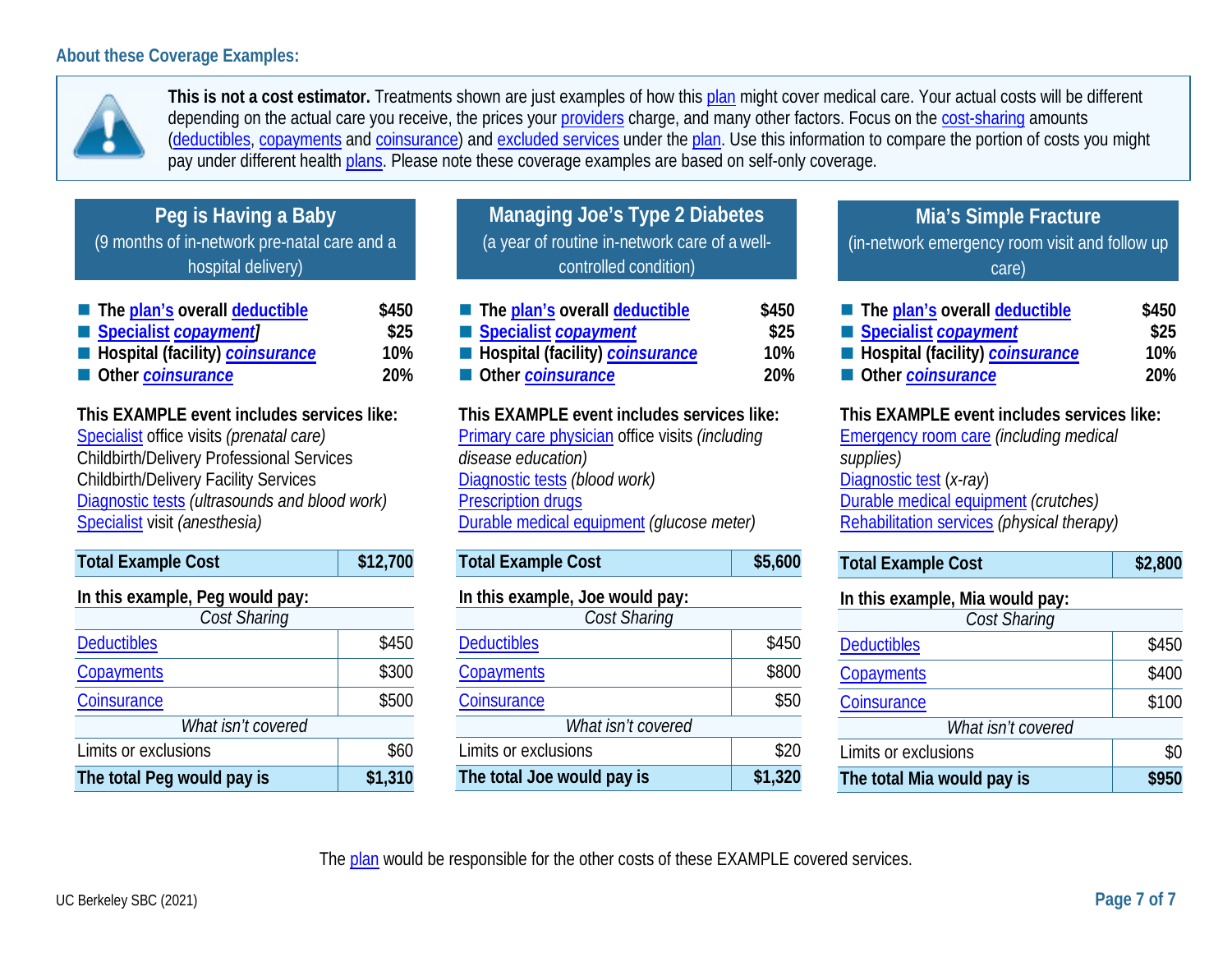#### **NOTICE OF NON-DISCRIMINATION AND ACCESSIBIILITY REQUIREMENTS**

The Company complies with applicable federal civil rights laws and does not discriminate on the basis of race, color, national origin, age, disability, or sex, including sex stereotypes and gender identity. The Company does not exclude people or treat them worse because of their race, color, national origin, age, disability, or sex.

The Company provides free aids and services to people with disabilities to communicate effectively with us, such as:

- 1. Qualified sign language interpreters
- 2. Written information in other formats (large print, audio, accessible electronic formats, other formats)

Provides free language services to people whose first language is not English when needed to communicate effectively with us, such as:

- 1. Interpreters
- 2. information translated into other languages

If you need these services, contact John Kelley Civil Rights Coordinator.

If you believe that Wellfleet Insurance Company has failed to provide these services or discriminated in another way on the basis of race, color, national origin, age, disability, or sex, you can file a grievance with:

John Kelley Civil Rights Coordinator, PO Box 15369, Springfield, MA 01115-5369 (413)-733-4612 [Jkelley@wellfleetinsurance.com](mailto:Jkelley@wellfleetinsurance.com)

You can file a grievance in person, by mail, fax, or email. If you need help filing a grievance John Kelley of Civil Rights Coordinator is available to help you. You can also file a civil rights complaint with the U.S. Department of Health and Human Services Office for Civil Rights electronically through the Office for Civil Rights Complaint Portal available at [https://ocrportal.hhs.gov/ocr/portal/lobby.jsf,](https://ocrportal.hhs.gov/ocr/portal/lobby.jsf) or by mail or phone at:

U.S. Department of Health and Human Services 200 Independence Avenue SW., Room 509F, HHH Building Washington, DC 20201 800-8681019; 800-537-7697 (TDD) Complaint forms are available at [http://www.hhs.gov/ocr/office/file/index.html.](http://www.hhs.gov/ocr/office/file/index.html)

The Company complies with applicable Federal civil rights laws and does not discriminate on the basis of race, color, national origin, age, disability, or sex.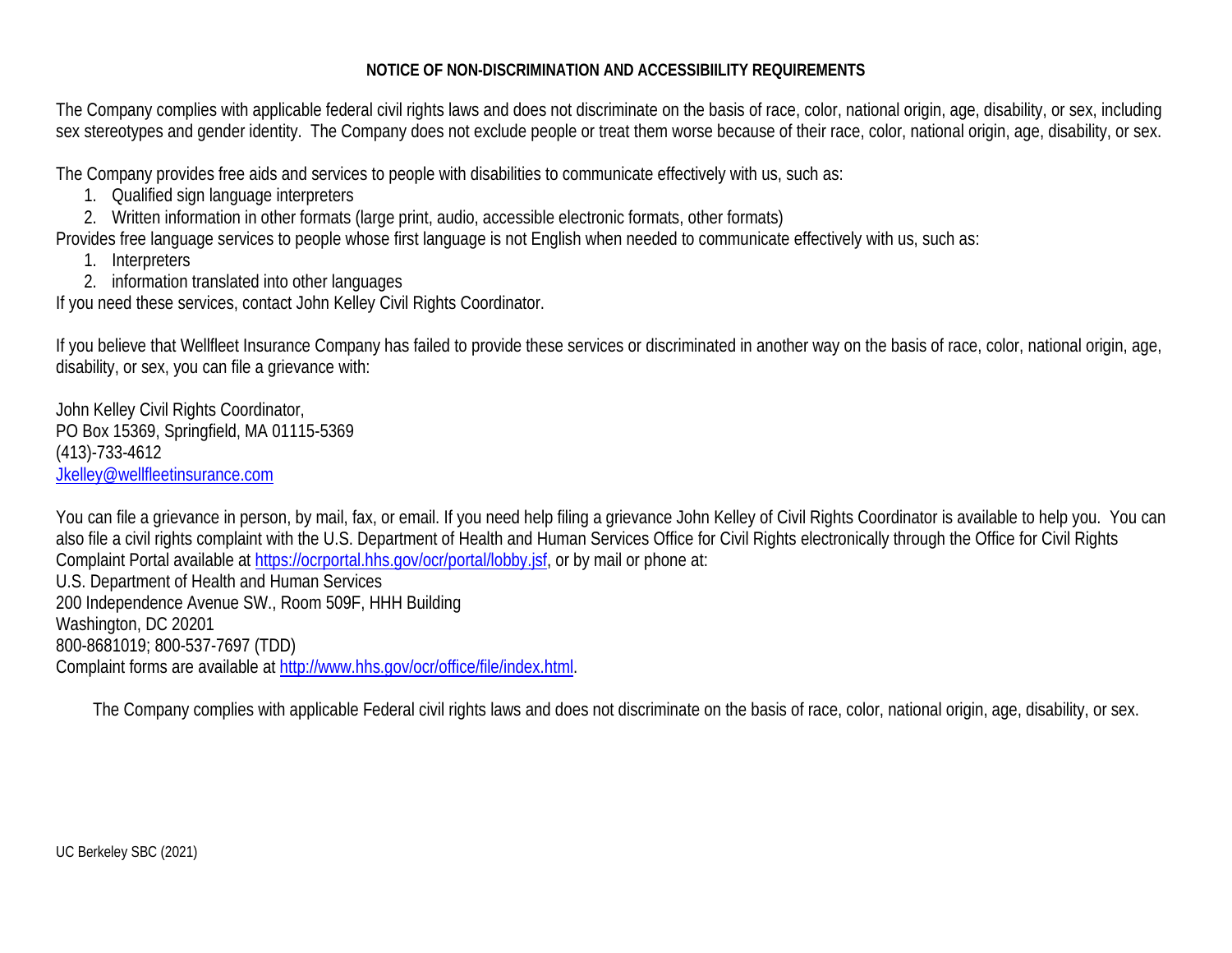### LANGUAGE ASSISTANCE PROGRAM

ATTENTION: If you speak English, language assistance services, free of charge, are available to you. Please call (877) 657-5030.

ATENCIÓN: Si habla **español (Spanish)**, hay servicios de asistencia de idiomas, sin cargo, a su disposición. Llame al (877) 657-5030.

請注意:如果您說中文 **(Chinese)**,我們免費為您提供語言協助服務。請致電:(877) 657-5030.

XIN LƯU Ý: Nếu quý vị nói tiếng **Việt (Vietnamese)**, quý vị sẽ được cung cấp dịch vụ trợ giúp về ngôn ngữ miễn phí. Vui lòng gọi (877) 657-5030.

알림: 한국어**(Korean)**를사용하시는경우언어지원서비스를무료로이용하실수있습니다. (877) 657-5030번으로전화하십시오.

PAUNAWA: Kung nagsasalita ka ng **Tagalog (Tagalog)**, may makukuha kang mga libreng serbisyo ng tulong sa wika. Mangyaring tumawag sa (877) 657-5030.

ВНИМАНИЕ: бесплатные услуги перевода доступны для людей, чей родной язык является **русском (Russian)**. Позвоните по номеру (877) 657-5030.

تنبيه: اذإ تنك ثدحتت **ةيبرعلا (Arabic(**، نإف تامدخ ةدعاسملا ةيوغللا ةيناجملا ةاحتم كل. ء اجرلا لاصتلأا ـب 657-5030 (877).

ATANSYON: Si w pale **Kreyòl ayisyen (Haitian Creole)**, ou kapab benefisye sèvis ki gratis pou ede w nan lang pa w. Tanpri rele nan (877) 657-5030.

ATTENTION : Si vous parlez **français (French)**, des services d'aide linguistique vous sont proposés gratuitement. Veuillez appeler le (877) 657-5030.

UWAGA: Jeżeli mówisz po **polsku (Polish)**, udostępniliśmy darmowe usługi tłumacza. Prosimy zadzwonić pod numer (877) 657-5030.

ATENÇÃO: Se você fala **português (Portuguese)**, contate o serviço de assistência de idiomas gratuito. Ligue para (877) 657-5030.

ATTENZIONE: in caso la lingua parlata sia l'**italiano (Italian)**, sono disponibili servizi di assistenza linguistica gratuiti. Si prega di chiamare il numero (877) 657-5030.

UC Berkeley SBC (2021) ACHTUNG: Falls Sie **Deutsch (German)** sprechen, stehen Ihnen kostenlos sprachliche Hilfsdienstleistungen zur Verfügung. Rufen Sie (877) 657-5030 an.